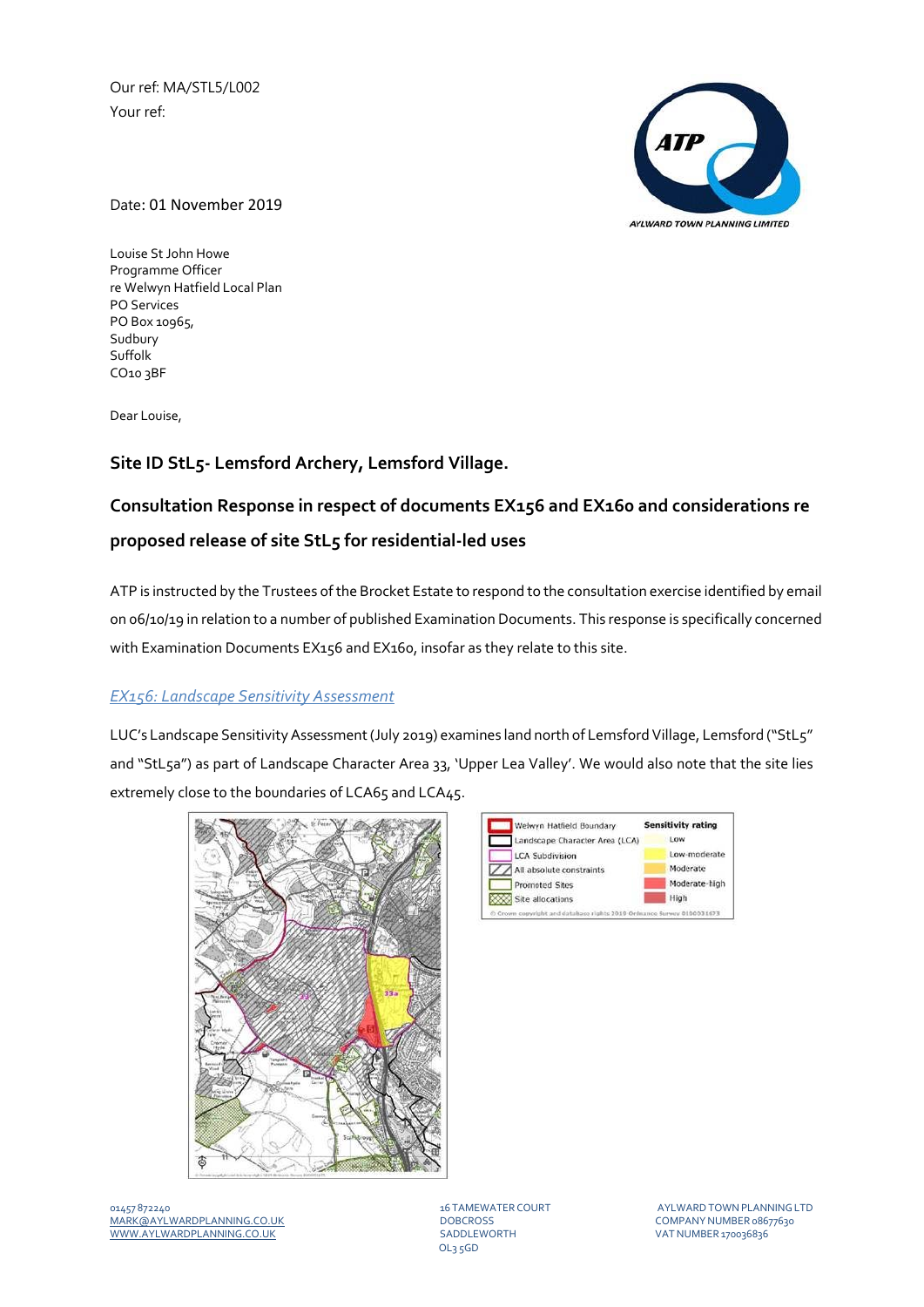The Lemsford Archery site ("StL5"), adjoins Lemsford Village to the south and the Registered Park and Garden to the west. It is noted that the entirety of the promoted site ("StL5" and "StL5a") is identified alongside a much more open parcel of land to the north (close to junction 5 of the A1(M) and all designated "Moderate-High" sensitivity to residential development, which LUC justifies on the basis that:

"Lemsford retains a historic character, with many listed buildings within the LCA, and has a distinct riverside setting alongside the Brocket Hall parkland. There is little open space within the LCA on the north side of the road through Lemsford, so sensitivity to residential development is **moderate-high**. The same rating applies to the field to the north which, although contained and affected by traffic noise from the A1(M), is visually prominent from the south with a strong distinction from Lemsford, for which *it forms a backdrop."* 

We are surprised that the LUC analysis seeks to include consideration of the open land parcel near junction 5 with the existing built form of Lemsford and the land to its immediate west which comprises StL5. Through the earlier LUC Green Belt Study (August 2018) the existing built form of Lemsford was considered under a number of scenarios (in respect of Green Belt release) and it was self‐evident that the assessment of relative harm was very sensitive to boundary choices. The release of land necessary to inset the existing built form to the west of Lemsford Village was said to represent no more than Moderate harm.

Whilst we of course agree that Green Belt harm caused by insetting and landscape sensitivity are not necessarily aligned in each instance, we draw this parallel to show that areas around Lemsford demonstrate very different characteristics in terms of sensitivity to change.

We would however note that the analysis of site StL5 appears excessively cautious, especailly given the opportunity for defensible development 'containment' offered by absolute constraints to the west of StL5 and the substantial boundary screening to Lemsford Village‐ please see image below.



Whilst we do note that EX156 implies that the parcel on the north side of the road through Lemsford is sensitive, we would argue that the site is extremely well-screened and would confirm that the promoter is entirely committed to maintaining and strengthening this strong buffer to mitigate any perception of landscape harm in this respect.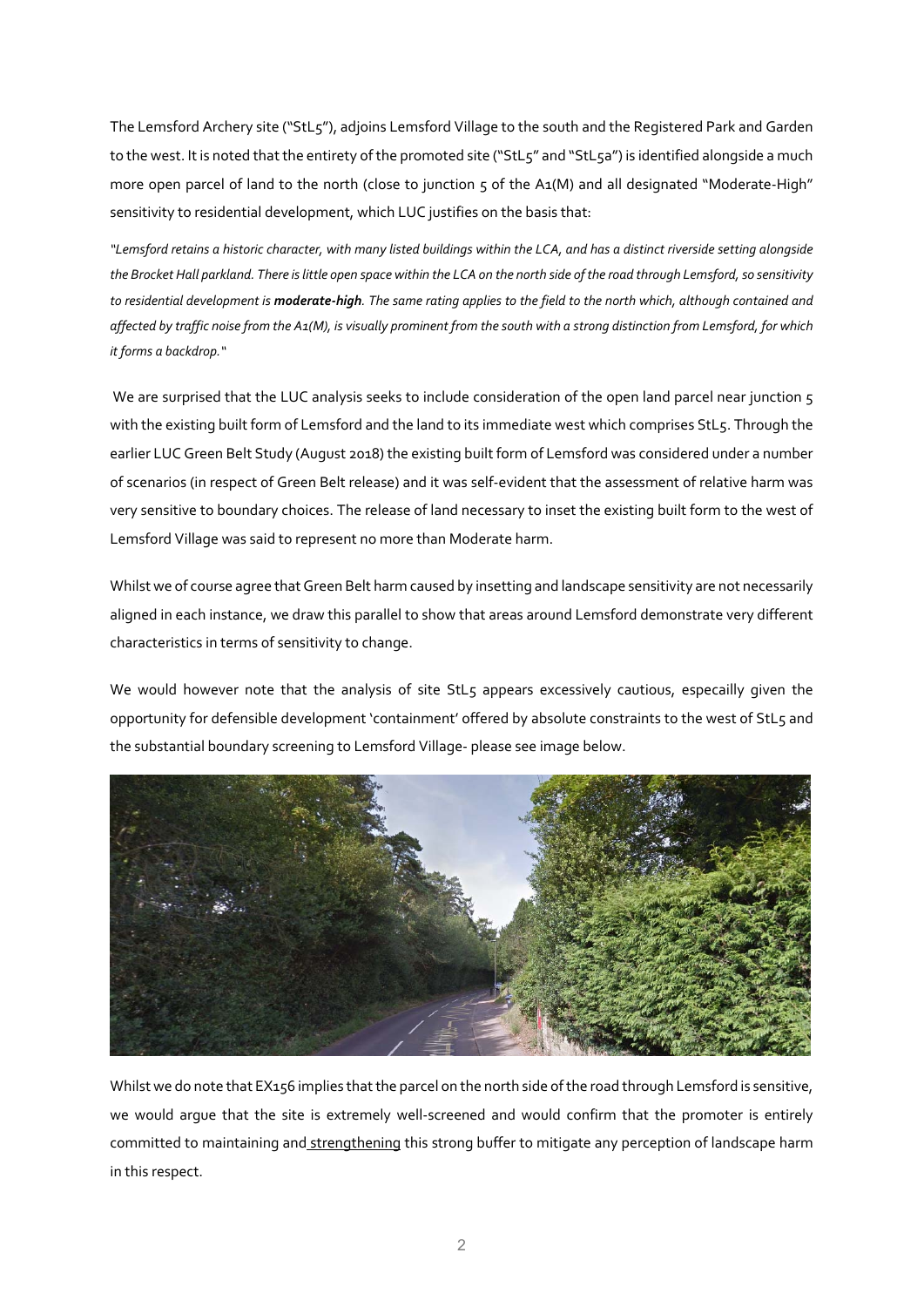We would therefore recommend that the LUC analysis of parcel LCA33 be reconsidered to provide a sub‐parcel LCA33b which is solely comprised of the field to the north next to the A1(M) junction. This should also require reconsideration of the residual land within LCA33 that has greater reference to the previous conclusions about insetting existing built form and more contextual understanding that parcel StL5 has very strong screening to Lemsford Village and screening provided by an absolute constraint (therefore also providing permanence) on the far side.

The promoter is therefore compelled to **disagree** with the LUC analysis and rejects LUC's conclusion that this area is as sensitive than the more exposed elements of the area currently shown as LCA33. We consider that this conclusion is reinforced by the defensible development 'containment' offered by the substantial hedgerow boundary to the roadside and absolute constraints to the west of StL5. The promoter is committed to maintaining the hedgerow and strengthening the boundary where appropriate and beneficial to do so. We would also point to the fact that it has been excluded from the proposed Green Gap Policy Area".

### *EX160: Green Gap Assessment*

Pages 83‐88 of LUC's Green Gap Assessment (August 2019) identifies a tile for consideration of a "policy gap area"to conider the relationship between the settlements of Welwyn Garden City, Lemsford and Stanborough. This initial tile analysis includes StL5. The Gap Policy Area which is identified uses the road of Lemsford Village as a boundary and by consequence StL5 does not fall witjhin any recommended 'policy gaps', please see extracted plan below.